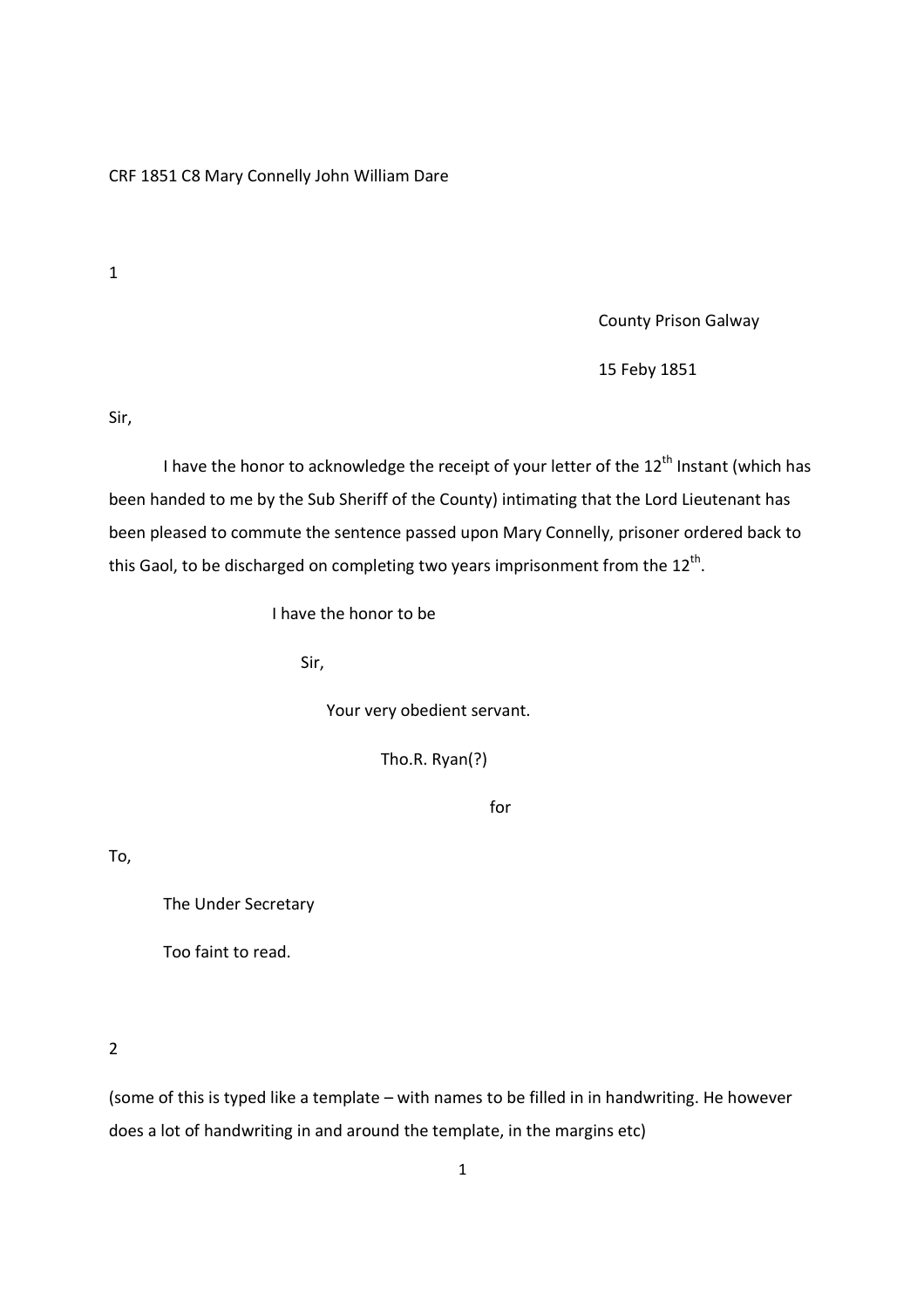I William Harty M.D. being Physician to the Govt Prison of Grange Gorman do hereby solemnly and sincerely declare, that I have carefully examined Mary Connelly, now a Prisoner in sd(?) Prison, and that I am of opinion that she has always been of a very delicate frame: that her life is in no immediate danger from her confinement, but that it is equally endangered whether she be detained in Gaol or discharged as her disease is marked by gradual wasting of flesh & strength without any very obvious source, not easily ascertained from her inability to speak English. Her detention in prison secures for her good food & adequate support, while at the same time there exists great mental anxiety to return to her family, which if disappointed must operate to her prejudice and I make this solemn Declaration, conscientiously believing the same to be true, and by virtue of the provisions of an Act made and passed in the Sixth Year of the Reign of His late Majesty William the Fourth, entitled "An Act to repeal an Act of the present Session of Parliament, intituled An Act for the more effectual Abolition of Oaths and Affirmations taken and made in various Departments of the State, and to substitute Declarations in lieu thereof, and for the more entire suppression of voluntary and extra judicial Oaths and Affidavits, and to make other Provisions for the Abolition of unnecessary Oaths."

Duland(?) before on the 10 Feby 1851

William Harty Signature of Magistrate, J Magee(?)

3

Msm(?)

Sir Thomas Redington,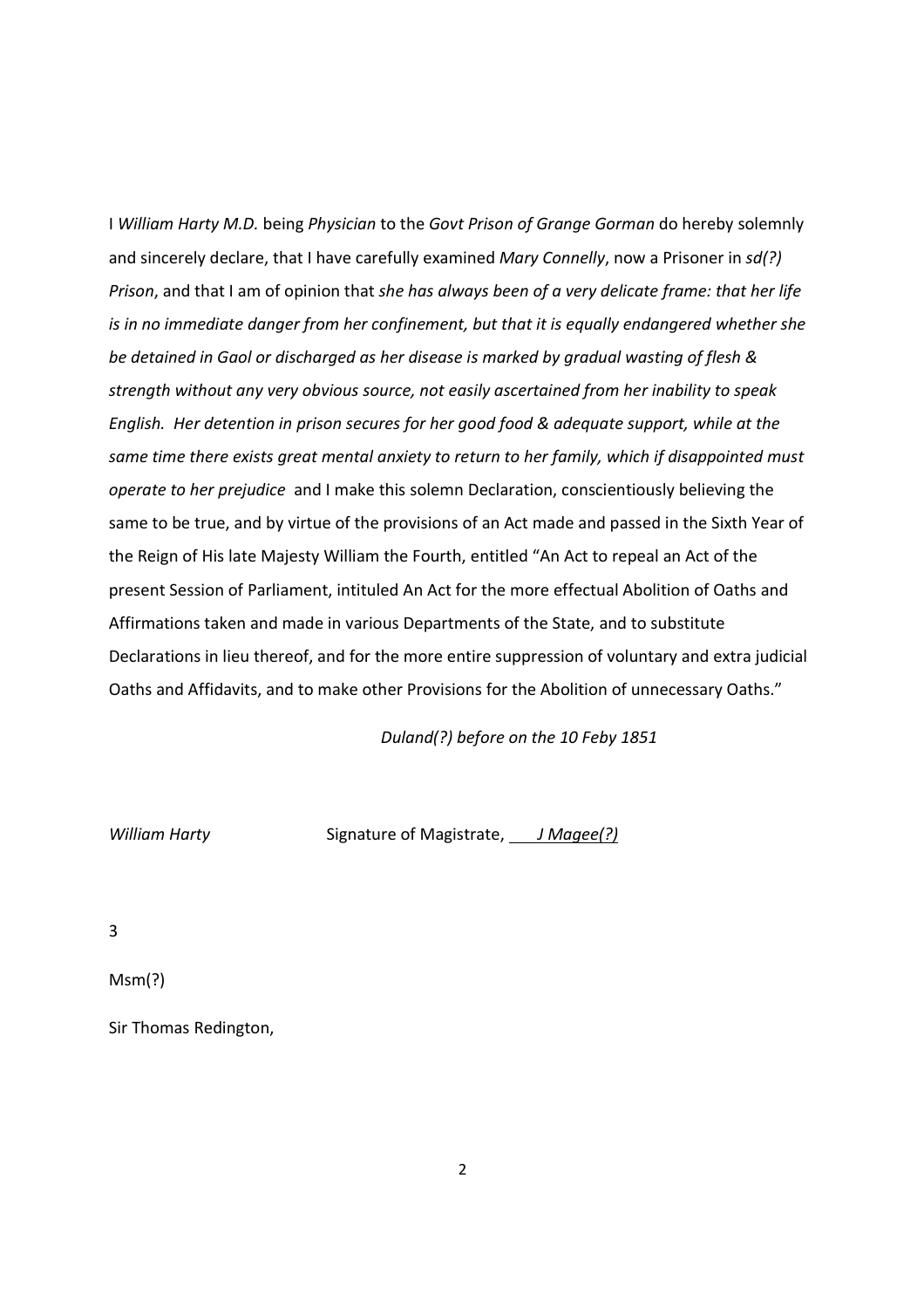Mr Sinnott (Gov of GG) called here today & stated that Mary Connelly was in a dying state but that the doctor thought that her life might be a little prolonged by her being sent to her own Air(?)

WH 6/2/51

4

Leeson St.

Feb 4 1851

Case of Mary Connelly

Sir,

 I beg to acquaint you for the information of the Lord Lieutenant that the Prisoner pleaded guilty to an indictment for stealing a cow – It was the second offence of Cattle Stealing committed by her & under these circumstances I cannot recommend her ...(as a fit object of mercy)

## Grangegorman Gaol

C 8 1851 County of Galway Name of Prisoner, Mary Connelly Date of Committal, 8 Feb } 1850 Date of Conviction, 14 March }1850 Before whom tried, Mr Lefoy/Lepoy